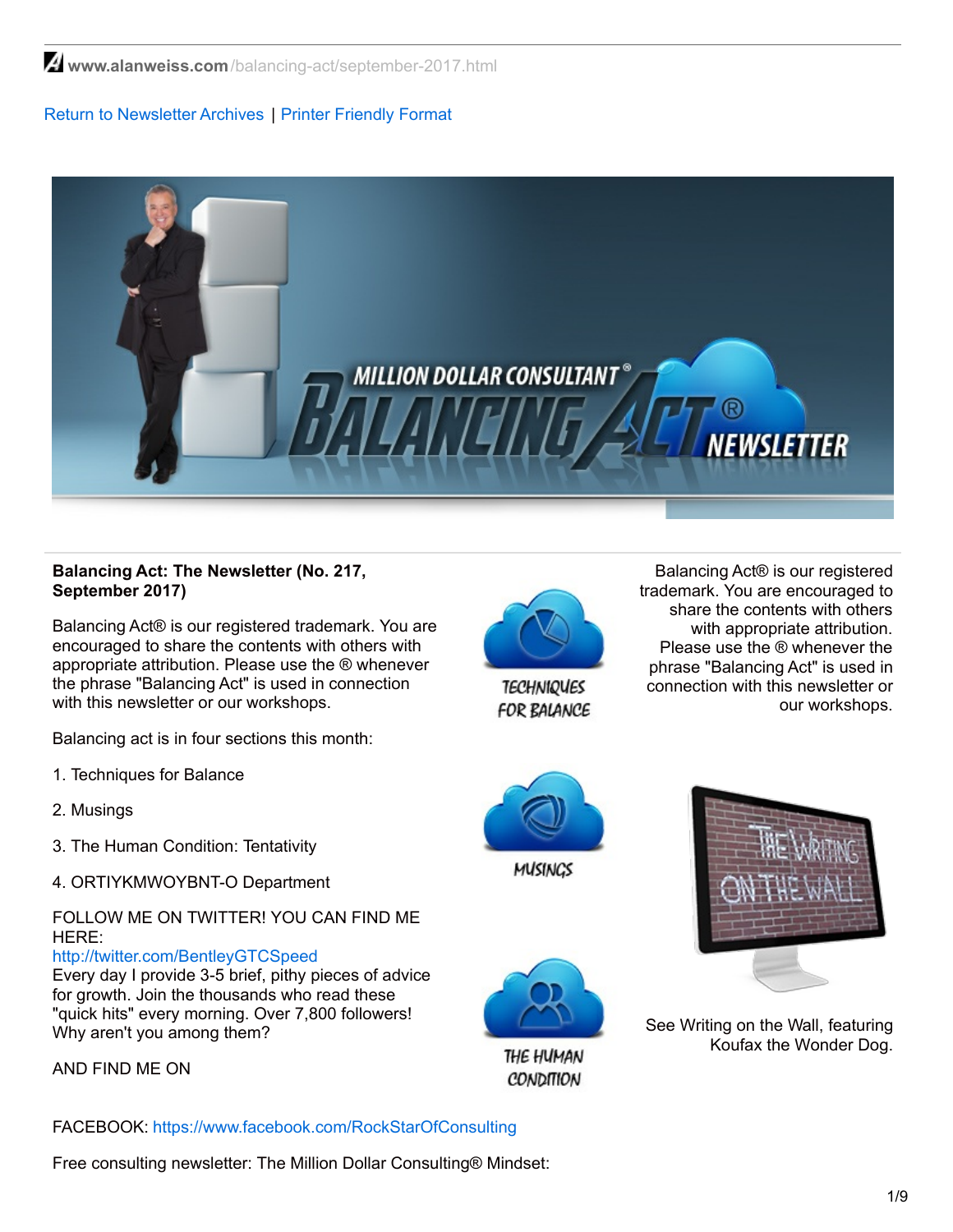[https://www.alanweiss.com/million-dollar-consulting](https://www.alanweiss.com/million-dollar-consulting-mindset/)mindset/

Monthly, fast advice on consulting techniques with case studies.

Listen to my new, free Podcast Series on iTunes or on ContrarianConsulting.com: The Uncomfortable **Truth** 





Two new podcasts every week. Special cigar smoking room.

• Cancel a business meeting before you go to it in poor health or under stress. You can make up a cancellation but not a poor performance.

• The IRS in the US *never* calls anyone, they use only hard copy mail. Don't be tricked by the scammers claiming you're being audited or sued.

**TECHNIQUES FOR BALANCE** 

• When you buy a new car, stipulate the service requirements you prefer as part of the deal, e.g., your car is picked up and delivered, you always receive a loaner, you want roadside assistance, and so forth.

• The acting in soccer over "fouls" is as bad and boring as anything in the World Wrestling Entertainment.

• Good learners learn, period. I am unaware of any empirical evidence showing that students at Ivy League and other prestige, expensive universities are more successful in life than those who attended state universities or small colleges.

• Watching people play poker on TV is about the most boring activity imaginable to me.

• You can't blame Michael Phelps for making money by racing a fake shark. You can't blame the people who came up with the idea to try to make money, or the advertisers who decided to fund it to sell their stuff. I do blame anyone who watched it and complained that it wasn't a real shark or a close competition. They must believe The Survivor or The Bachelor isn't scripted.

• If you need to know the mileage a car gets, or the utility costs on a house, you can't afford them.

• Knowing what we now know, do you allow your child to play football or head a soccer ball?

• I always assume the other guy is not going to stop at the stop sign or yield the right of way in traffic. That kind of defensive driving saved the Bentley from being T-boned by a moron in a pickup truck on Nantucket.

**MUSIKIES** 



If you stop expecting so much from others, you won't be disappointed.

**Alan Weiss**

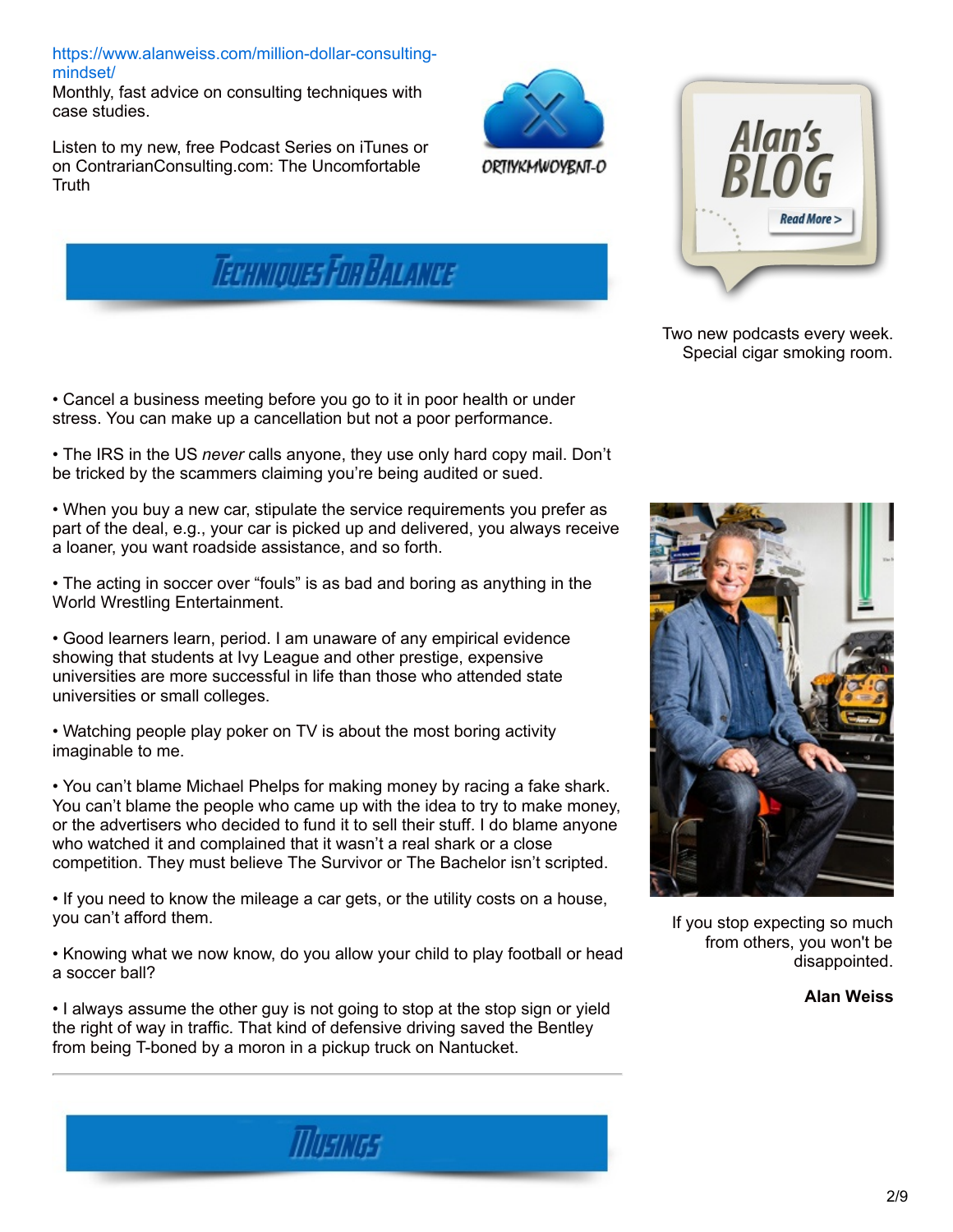Con Ed (Consolidated Edison) was once a client of mine. This was the company running New York City's vast, ancient system of electrical, natural gas, and steam (yes, *steam*) lines under and above ground. Their ubiquitous trucks hovered over open manhole (person-hole?) covers while men descended into the gloom of the bowels of Manhattan.

And always on the roadway was the wonderful admonition on their sign, "Dig we must for a greater New York."

They had reason to dig, as do oil exploration companies, gardeners, and those who lay building foundations. But it seems as if mankind (this is a guy thing) has a propensity, a calling, a tropism—to dig. Nowhere is this as apparent as on the beach.

I've been in the Atlantic, Pacific, Mediterranean, Tyrrhenian, Indian, and Aegean Oceans and Seas. I've been on beaches all over the world, where it's easy to play ball, toss a frisbee, join a volleyball match, or play that annoying paddle game. But more often than not, guys are digging in the sand. Sometimes, when they choose to dig in front of me instead of in front of their own claimed patch, I ask them to move. The holes are dangerous and people have broken legs stepping into them in the dark or after one too many Coronas.

They build fortresses, damns, palaces, all based on excavating holes in the ground, often with intricate attempts at diverting the inevitable high tide. At 8 am on the beach at Point Pleasant, NJ, a man created two parallel walls about a half-foot high, tapering off to draining pits at the ends. (He might have been former military, afraid of being flanked.) He then built a series of redoubts beyond the walls, finally placing two chairs and beach paraphernalia as if in a castle keep.

It was a hell of a construction job, but it was also a good 50 yards from the breakers and the only thing that would have approached his silicon Maginot Line would have required a modern Noah.

All social classes dig in the sand, as do all ages. Over the course of a week I watched one guy, on the same vacation schedule as my own, consistently dig huge holes with his son, even though his son always quickly grew bored by the exercise and went to play in the surf. Every night the ineffable ocean obliterated his work, and every morning he labored again, Sisyphus-like in his grim determination.

I finally asked him one morning why he dug these huge holes every day even though his son was uninterested and the elements didn't respect his work. He had to think for a moment, never letting go of his plastic shovel.

"I don't know," he said, "but I think it's because it's the only thing my own father did at the beach."

The Human Conorroue Temarrory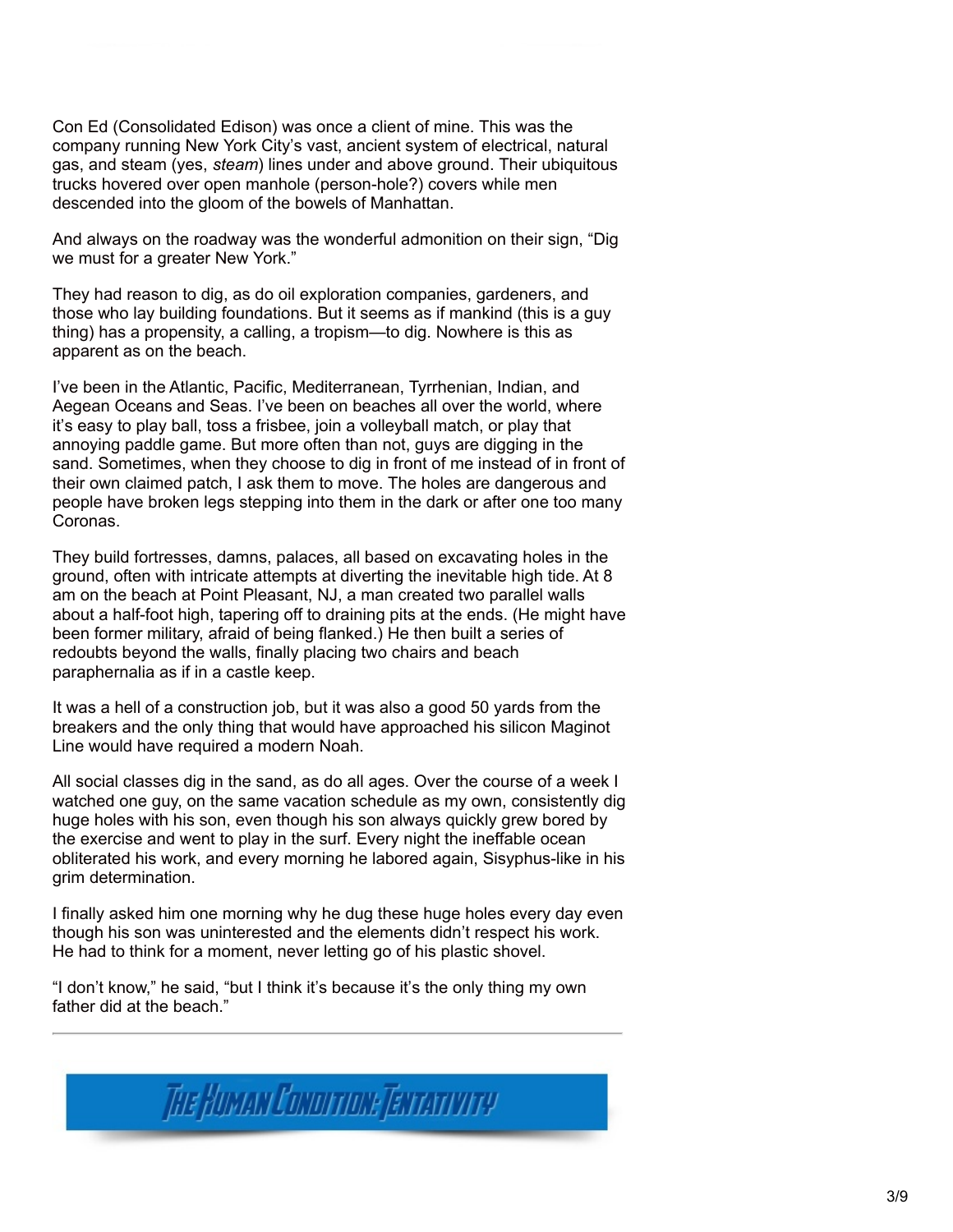To be tentative means to do something without confidence, or refuse to do something because of that lack of confidence. Technically, this would be termed "tentativeness." But I need a neologism, because that term is, well, too tentative. So I created "tentativity."

Tentavity is related to the laws of inertia, equally Newtonian. If an object at rest tends to stay at rest and an object in motion tends to stay in motion, people with tentativity tend to remain tentative. Like a barnacle's calling to cling to a ship hull or a piling, or like the dreadful TV show The View's participants' belief that they have some higher moral standing, it is an inherent guidance system that always points to caution.

Tentativity means that we don't follow up with the client for an overdue check because we fear that the buyer will be upset; that we hover over the buffet items for half an eternity because we're not sure which type of lettuce will be more fulfilling; that we never do take that island vacation because, well, there are just so many islands that we might choose one that isn't as good as some others.

I view a "don't walk" sign as advisory, not as a *fait accompli*—if there's no traffic within sight and it's raining, I'm walking. I regard a late payment from a client as akin to a violation of sacrosanct values, and I mount my dragon (well, I rent one from Khaleesi) and rain fire on accounts payable. If a sign says "Take one" I take two because I may lose one.

If you want the front (and best) seat on the roller coaster, the best view of the sunset, a fast agreement from a buyer, or better attention from a medical staff, you can't allow tentativity to direct your behavior. "Nice guys finish last," observed baseball great Leo Durcher. That may not be true. But tentative people do.

Take definite, assertive action. You can always correct it. But you can't correct tentativity. Because unlike a wrong direction, it's no direction.



When we drive up to Hyannis to get the ferry to Nantucket we go very early to avoid the traffic. Our habit is to have breakfast at a place on a hill overlooking the marina and await our boat.

This year, my wife sat down and I headed to the men's room. I entered to find it completely redone, and was amazed that it was so, well, feminine, for a breakfast joint. Then I realized there were no urinals, and rushed out of what was, of course, the women's room. Thankfully, no one observed this as I entered the men's room next door.

Now at the urinal, I heard a strange sound from the stall behind the wall, where the door was open. The sound stopped, and a woman sauntered out with a plunger and said, "Pardon me."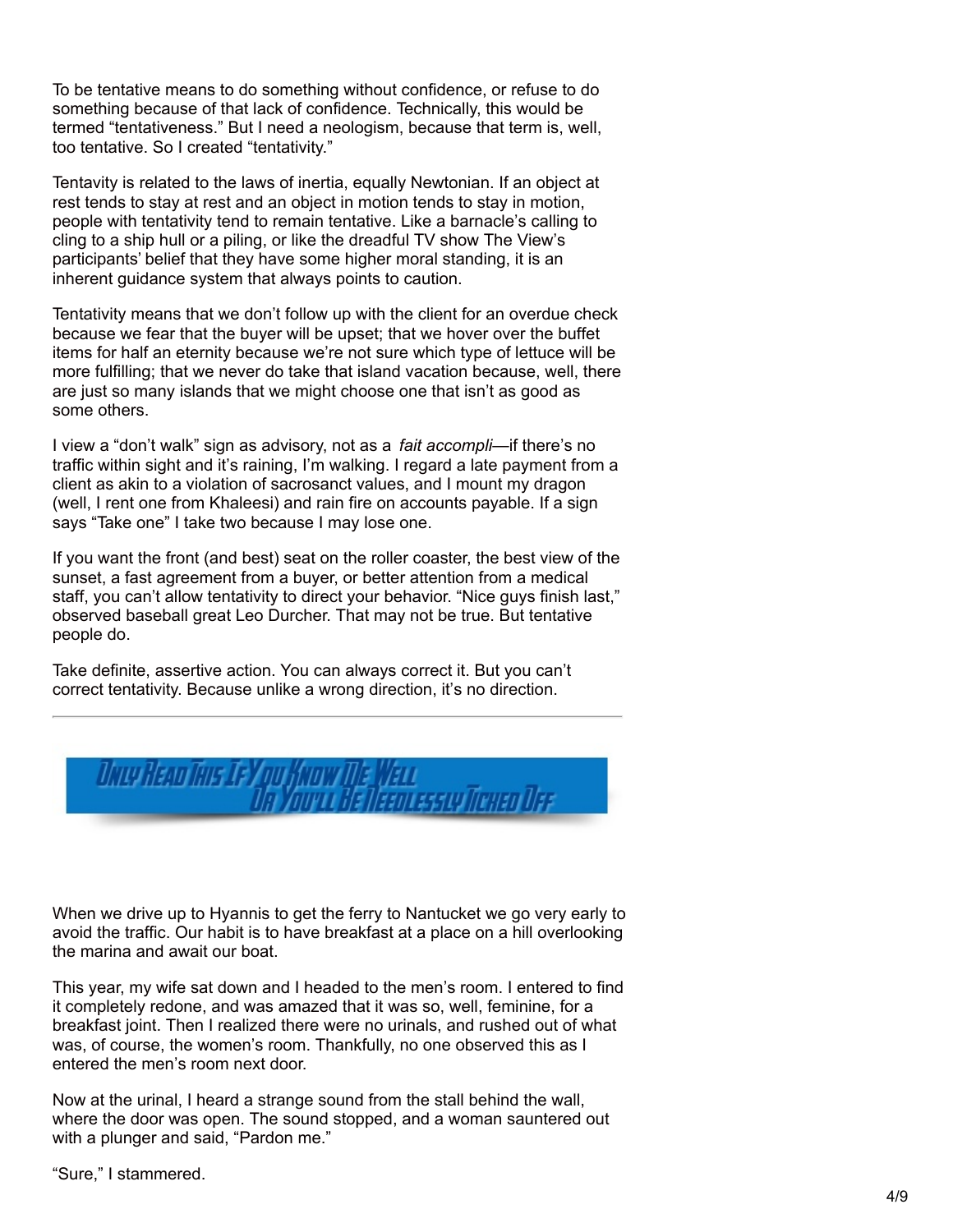# **DEVELOPMENT DPPORTUNITIES**

## **NEW: THE [MASTER](https://www.alanweiss.com/growth-experiences/the-master-class-workshop/) CLASS**

I ran Master Class in June and it was so successful that many of the participants have signed up for the next installment in June of next year. But you can attend a repeat of this past one, 12 people only and 10 seats are open, by going here: https://www.alanweiss.com/growth[experiences/the-master-class-workshop](https://www.alanweiss.com/growth-experiences/the-master-class-workshop)



Here's an example of the feedback, from Colleen Francis:

Learn More >

- The Master Class worked us hard. I was particularly struck on Friday morning when a new exercise left us all dumbfounded, with no answers.

- The role plays were extensive, sudden and provided excellent learning points on delivery, reframing and communication style.

- We need to be outrageous but not ridiculous and there is a fine line.

- Being prescriptive in the sales process helps us to get to true value faster and more accurately.

- We need to think bigger - like raising my fees 2.5x bigger.

Best event of the year so far! I'll be back in June of 2018. Thanks Alan!

#### **Join us:** The [Master](http://www.alanweiss.com/growth-experiences/the-master-class-workshop/) Class

#### **[NEW:](https://www.alanweiss.com/growth-experiences/the-riff/) THE RIFF**

Many of you like me to "riff" on certain subjects, extemporaneously and spontaneously. With clients and prospects it can make you an instant object of interest. Socially, you can stand out in a crowd. With the media, you become a highly desirable interview subject. At this session, I'll show you how to Riff, which does have a process to it. In a small group we'll practice and you'll see astounding results that are useful in almost any situation.

**Don't wait, go here: [The](http://www.alanweiss.com/growth-experiences/the-riff/) Riff**

#### **NEW: [SHAMELESS](https://www.alanweiss.com/growth-experiences/shameless-meets-social/) MEETS SOCIAL**

#### **How to leverage social media to grow dramatically with less labor**

Lisa Larter, master social media marketing strategist, and I are hosting a brand new experience in Naples, which includes: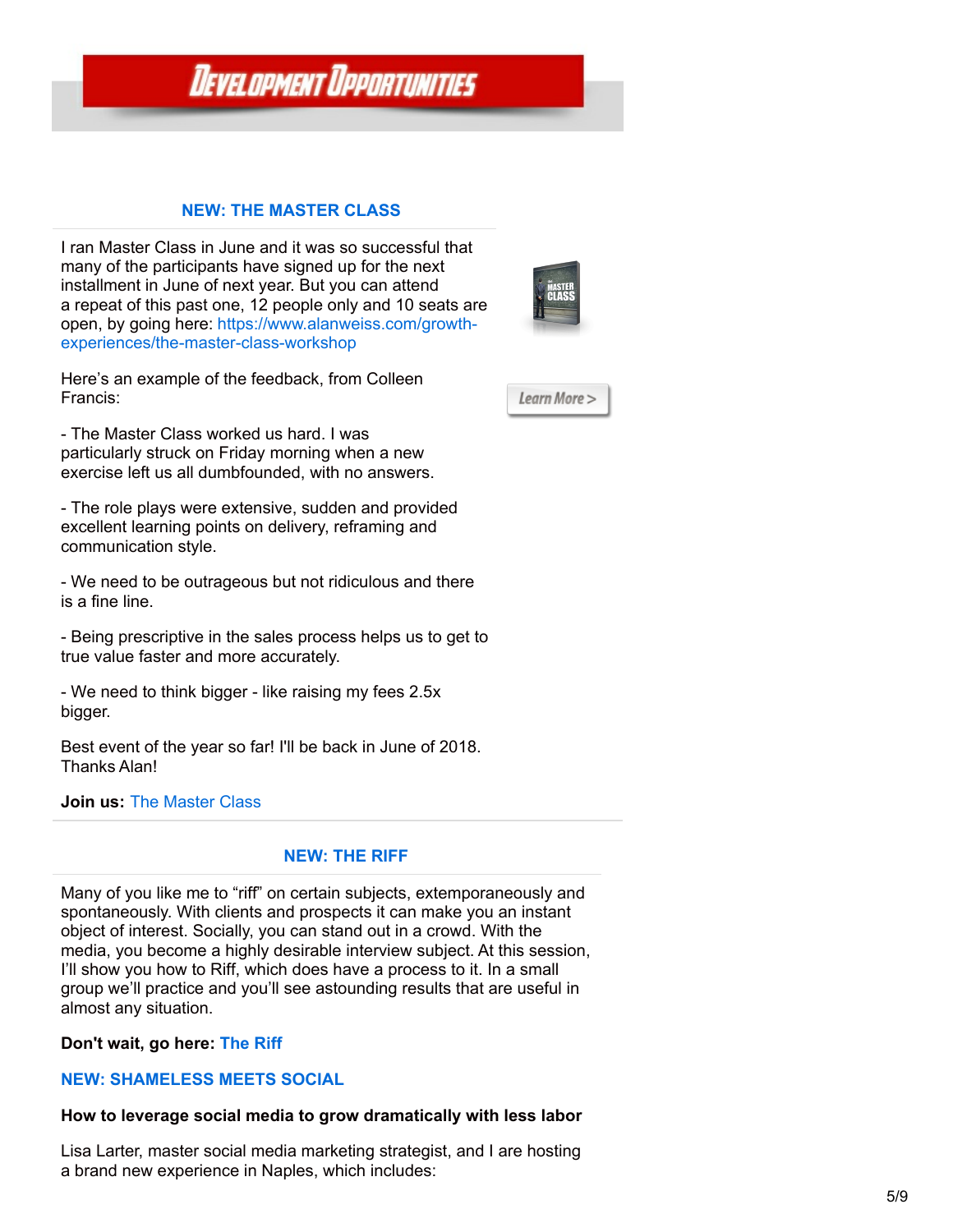- How to "live" in a shameless social media mindset. Do you really The think about "going on to the electrical grid" every time you teally<br>think about "going on to the electrical grid" every time you turn on the toaster? Why would social media marketing be any different?
- How to easily create a one-minute shameless Facebook live stream video that you can use over and over again on any platform. And you'll do it with us and your colleagues after we demonstrate it.
- How to create dramatic IP quickly *and daily*, and shamelessly promote it on social media to accelerate business growth
- Five shameless strategies you probably haven't considered using on social media to elevate your brand immediately.

## **Limited attendance! Go here for far more details on a program that can accelerate your business immediately:** [Shameless](https://www.alanweiss.com/growth-experiences/shameless-meets-social/) Meets Social

## **NEW: EVERGREEN [RELATIONSHIPS](https://www.alanweiss.com/growth-experiences/never-ending-value-evergreen-relationships-lifelong-business/) AND MILLION DOLLAR CLIENTS**

Colleen Francis, the global sales strategy thought leader, joins me for an intense session on creating annuity clients which, over the years, provide seven figures in income. Consultants believe that the key to building a huge, fulfilling practice is signing six-figure deals with every new customer. Just like baseball hitters who only swing for home runs, they also lead the league in strikeouts. The truth is that hitters who simply get on base score more runs.

The fastest path to annuity clients (clients generating strong sevenfigures during your relationship) *begins with five figure deals*. The secret is knowing *who to target and how to grow your perceived value and, consequently, their business with you.*

**Limited [attendance!](https://www.alanweiss.com/growth-experiences/never-ending-value-evergreen-relationships-lifelong-business/) Learn more and register here:** Evergreen Relationships and Million Dollar Clients

#### **NEW: LIVESTREAM [WORKSHOPS](https://www.alanweiss.com/growth-experiences/livestream-experiences-2018/) 2018**

Join me for one or both of my new monthly series in 2018: The Genesis of the Sale, and Exponential Growth. There will be live questions during the broadcasts from global viewers, and they'll be recorded for viewing at your leisure, as well. Both occur on the same day, consecutively, each month (except July and August).

**See the detailed agenda and sign up here:** [Livestream](https://www.alanweiss.com/growth-experiences/livestream-experiences-2018/) Workshops 2018

## **NEW: THE FOURTH MILLION DOLLAR [CONSULTING](https://www.alanweiss.com/growth-experiences/million-dollar-consulting-convention-2018/)**[®](https://www.alanweiss.com/growth-experiences/million-dollar-consulting-convention-2018/) **[CONVENTION](https://www.alanweiss.com/growth-experiences/million-dollar-consulting-convention-2018/)**

#### **April 18-20, 2018, Boston**

Featuring my special guest Chip Bell, general sessions by Suzanne Bates and Dorie Clark, 12 concurrent sessions, networking events, cocktail reception, and...me! We already have nearly 100 people on board, join us for what participants call "the best event of its kind in the world":

**Sign up here: The Fourth Million Dollar [Consulting®](https://www.alanweiss.com/growth-experiences/million-dollar-consulting-convention-2018/) Convention**

## **NEW: [LIFETIME](https://www.alanweiss.com/store/online-learning/alans-million-dollar-consulting-growth-access/) GROWTH ACCESS**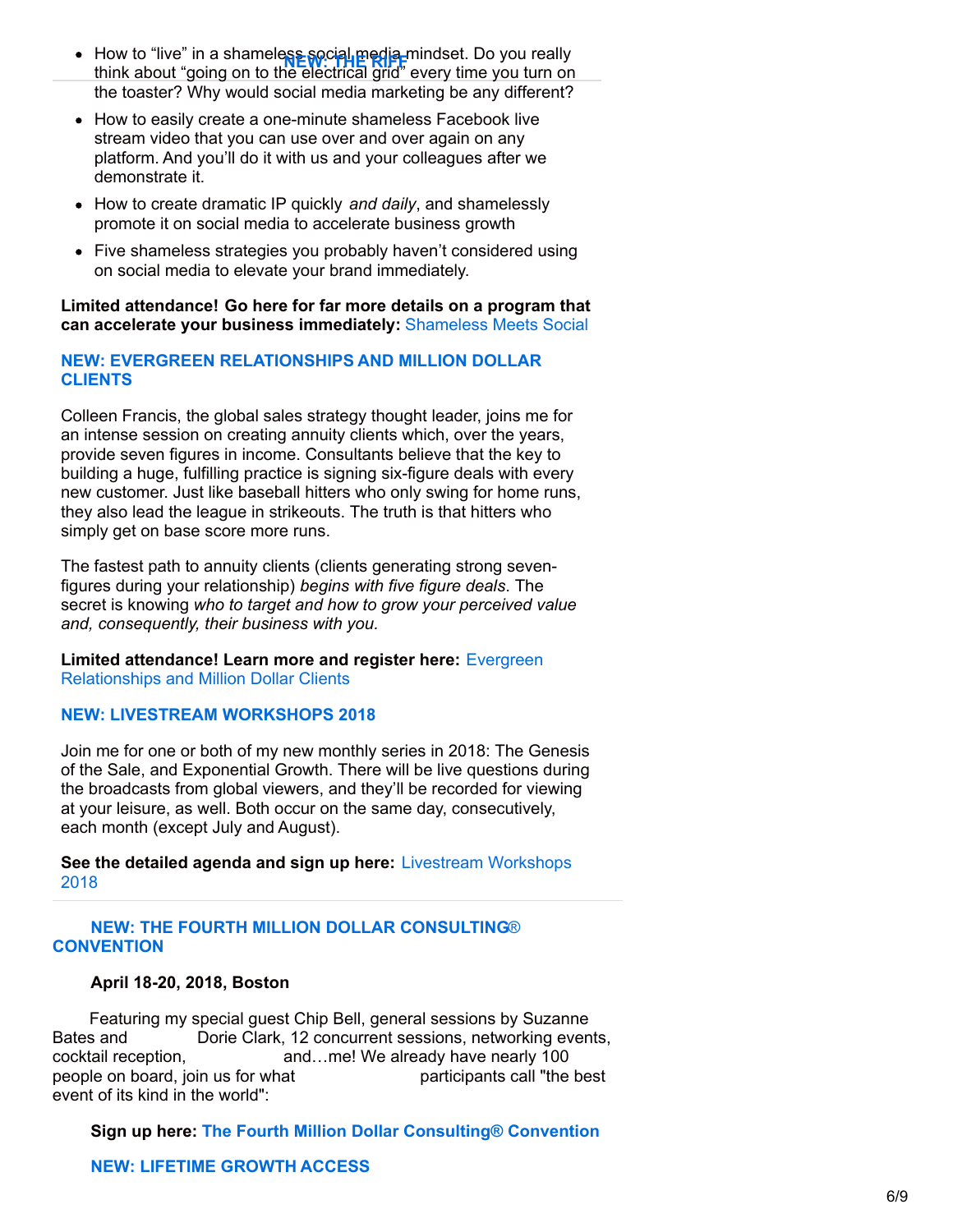My collected IP in text, video, audio, workshop, and electronic availability, about \$75,000 worth from the past decade and more, is available for one payment for lifetime membership. This was formerly up to \$4,500 annually, and is now \$2,500 for lifetime access, and we are continually adding new IP.

## **Go here: [Lifetime](https://www.alanweiss.com/store/online-learning/alans-million-dollar-consulting-growth-access/) Growth Access**

## **BARGAIN [EXPERIENCES!](mailto:alan@summitconsulting.com)**

## **September 8, 2017, October 19-20, 2017, Boston**

Join me for a day in Boston on September 8 for a workshop on being a Maverick. Only \$750. Or, join me in Boston on October 19-20 for two days on general business growth, from marketing to fees, proposals to reduction in labor. Only \$1,400.

# **For either, write to at [alan@summitconsulting.com](mailto:alan@summitconsulting.com).**

# **[MAVERICK](http://www.alanweiss.com/store/online-learning/maverick-monthly/) MOB**

You can receive a twice-monthly video on Maverick ideas, and/or a weekly, one-minute podcast, and/or a full day with me, and/or bonus downloads! We began January 1, and you can catch up.

## **Don't wait, go here: [Maverick](http://www.alanweiss.com/store/online-learning/maverick-monthly/) Mob**



Learn More >

## **Thought [Leadership](http://www.alanweiss.com/growth-experiences/2017-thought-leadership-eighth-annual-conference/) 2017**

## **October 4-6, 2017, Four Seasons, Palm Beach**

-We sell-out every year and for our next one I've secured Harvard's Dan Gilbert, the expert on happiness, as my special guest for a discussion as well as dinner. His TED talk has been viewed by over 15 million people thus far. One seat remains.



#### **Register here: Thought [Leadership](http://www.alanweiss.com/growth-experiences/2017-thought-leadership-eighth-annual-conference/) 2017**

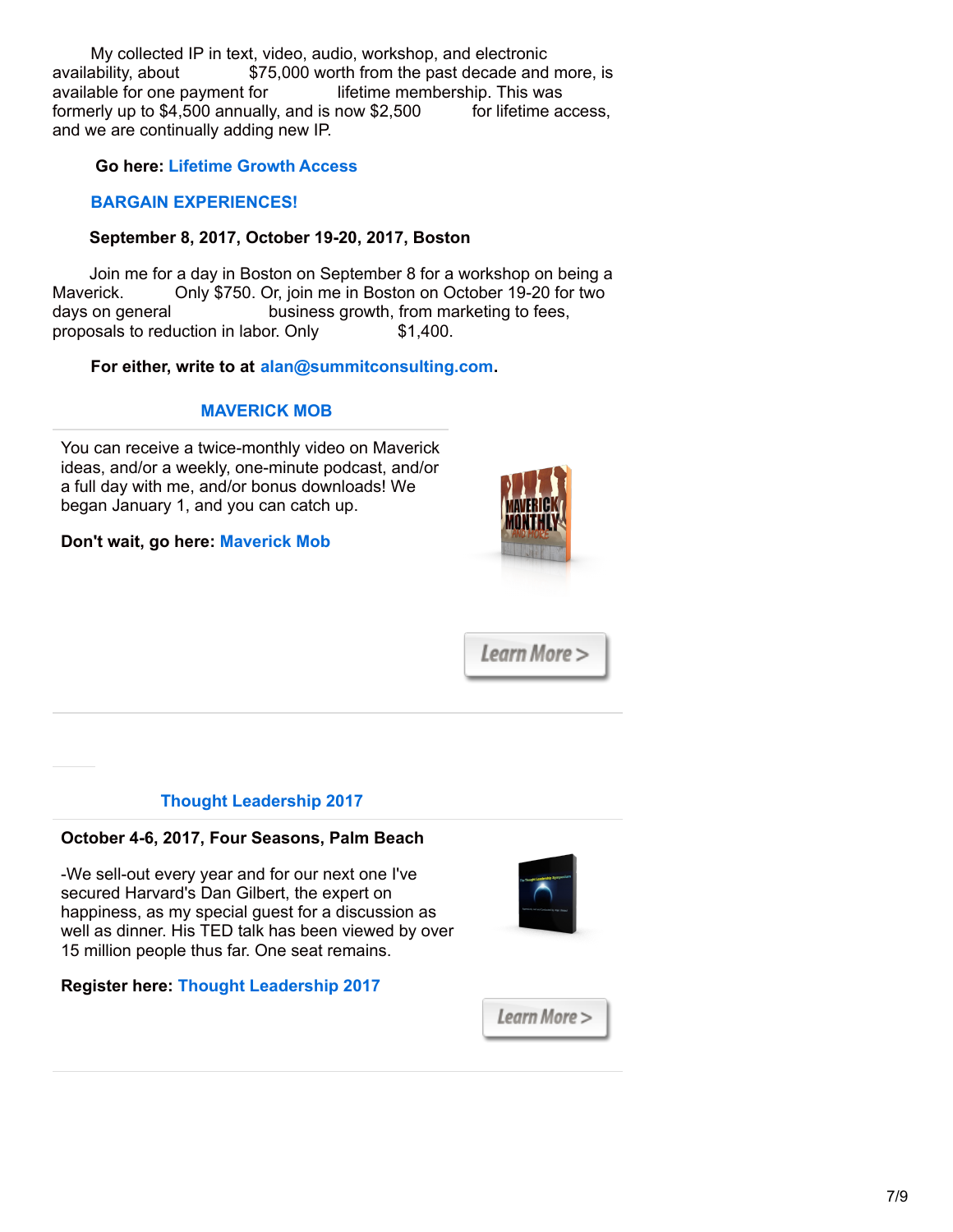## **Endorsed [Programming](http://www.alanweiss.com/growth-experiences/licensed-and-endorsed-development-experiences/)**

I offer fabulous resources through global experts in areas such as positioning, wealth building, fitness, social media excellence, coaching, and other areas, all of whom I personally work with and support. Consider this your "galaxy of expertise." Note that we now offer self-publishing ranging from ghost writing to editing, from artwork and design to printing.

#### **Learn more: Endorsed [Programming](http://www.alanweiss.com/growth-experiences/licensed-and-endorsed-development-experiences/)**

Learn More >

#### LIVESTREAM [WORKSHOPS](https://www.alanweiss.com/growth-experiences/livestream-workshops/) 2017

Watch a one-hour workshop, rich in content, and ask questions while in progress, no matter where you are in the world. They are also recorded, in case vou can't make the live event or want to reta you can't make the live event or want to retain the actual broadcast. I'm offering six, you can join any time and receive past episodes, as detailed below, at \$75 each, or \$400 for all six.

#### **You can register here: Livestream [Workshops](https://www.alanweiss.com/growth-experiences/livestream-workshops/)**

Schedule:

• Feb. 23, 2017: The Strategist - How to set strategies for organizations or individuals (Completed but available on recording)

• Apr. 18, 2017: The Innovator - A methodology for systematic innovation

• Jun. 13, 2017: Creating 6-figure Projects - Consistently and effectively

• Sep. 19, 2017: The Advisor - Advisory work as your primary intervention

• Oct. 17, 2017: Abundance - The mindset of success, happiness, and growth

• Nov. 16, 2017: The Expert - How to command a room, discussion, and direction

## FREE PODCASTS: THE [UNCOMFORTABLE](https://itunes.apple.com/podcast/alan-weiss-the-uncomfortable-truth/id1208575899?mt=2) TRUTH

#### **My new podcast series, twice monthly, on iTunes:**

#1: Control: How to maximize control of your life and not surrender your future.

#2: Energy: How the Second Law of Thermodynamics can erode your business and your life if you don't renew yourself.

#3: Fear Not: Roosevelt was right, and we ought to stop being frightened by everything that goes "bump" in the night.